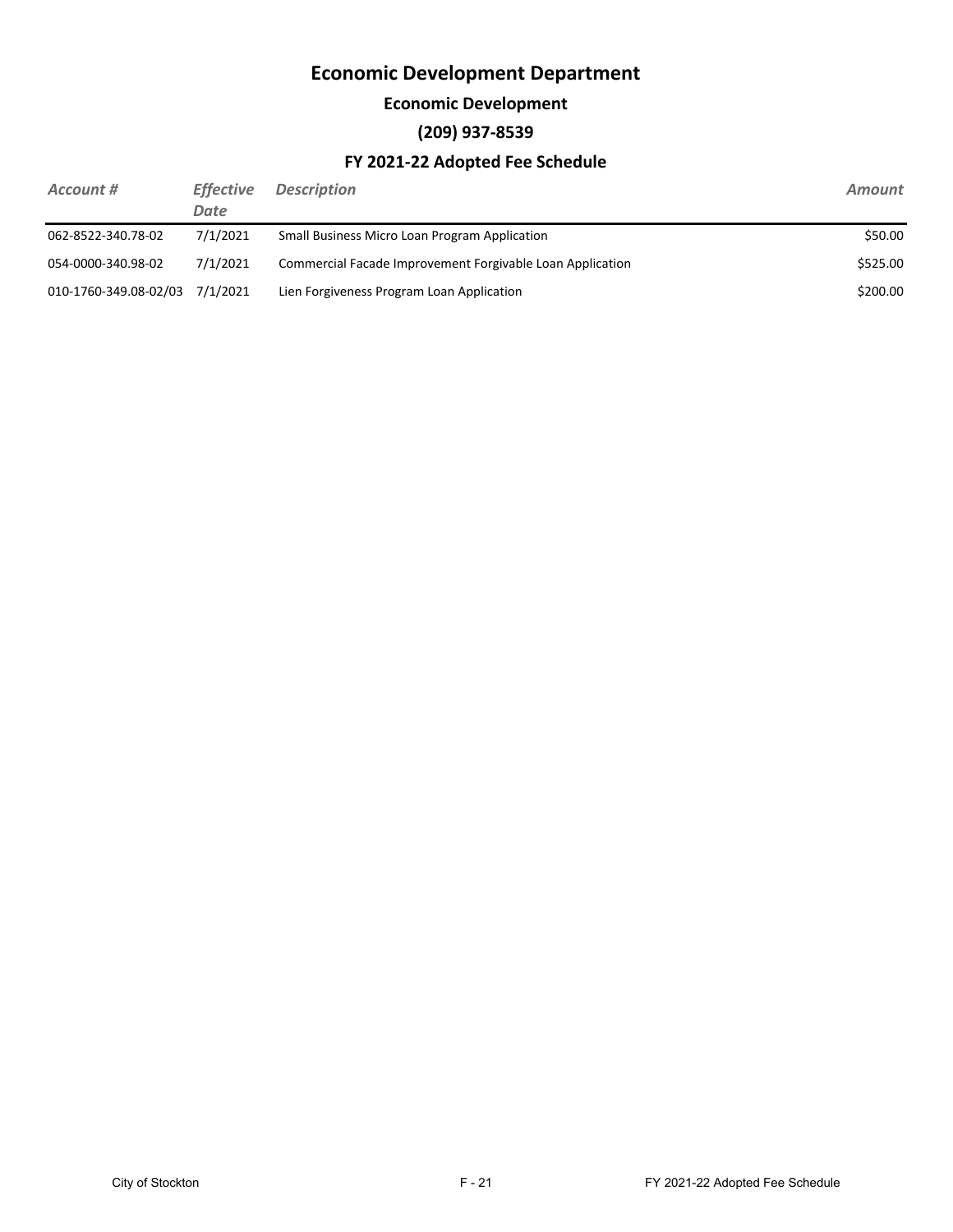**Stockton Marina**

**(209) 937-8539**

| Account #                                  | <b>Effective</b><br>Date | <b>Description</b>                                                                                                 | Amount                                |
|--------------------------------------------|--------------------------|--------------------------------------------------------------------------------------------------------------------|---------------------------------------|
| <b>Boat Launching and Parking</b>          |                          |                                                                                                                    |                                       |
| 460-4820-362.10-22                         | 7/1/2021                 | Morelli Boat Launch - Vehicle/Vehicle with trailer, Daily                                                          | \$13.00                               |
| 460-4820-362.10-29                         | 7/1/2021                 | Morelli Day Use - Vehicle only (events, holidays)                                                                  | $$10.00 - $25.00$                     |
| 460-4820-362.10-29                         | 7/1/2021                 | Morelli Overnight                                                                                                  | $$10.00 - $25.00$                     |
| 460-4820-362.10-22                         | 7/1/2021                 | Morelli Boat Launch - Vehicle with trailer, Annual Pass                                                            | \$180.00                              |
| 460-4820-362.10-22                         | 7/1/2021                 | Morelli Boat Launch - Vehicle with trailer, Annual Pass, Seniors (over 62) and<br><b>Disabled</b>                  | \$121.00                              |
| 460-4820-362.10-22 &<br>045-1769-347.81-00 | 7/1/2021                 | Morelli & Buckley Cove Boat Launch - Vehicle with trailer, Combined Annual<br>Pass                                 | \$220.00                              |
| 460-4820-362.10-22 &<br>045-1769-347.81-00 | 7/1/2021                 | Morelli & Buckley Cove Boat Launch - Vehicle with trailer, Combined Annual<br>Pass, Seniors (over 62) and Disabled | \$141.00                              |
| 460-4820-362.10-22                         | 7/1/2021                 | Boat Launch - Annual Pass Replacement                                                                              | \$10.00                               |
| <b>Daily Berth Rental</b>                  |                          |                                                                                                                    |                                       |
| 460-4820-362.10-21/23 7/1/2021             |                          | Daily Guest Dock Space, 0 to 2 Hours (may exclude events and holidays)                                             | No Charge                             |
| 460-4820-362.10-21/23 7/1/2021             |                          | Daily Guest Dock Space, 2 to 24 Hour Period - Rates may vary, not to exceed<br>amount shown                        | \$50.00                               |
| 460-4820-362.10-21/23                      | 7/1/2021                 | Daily Guest Dock, Group Rate, 2 to 24 Hour Period - Rates may vary, not to<br>exceed amount shown                  | \$50.00                               |
| 460-4820-362.10-25                         | 7/1/2021                 | Daily Open Berth Space - Rates may vary, not to exceed amount shown                                                | \$75.00                               |
| <b>Facility Rentals</b>                    |                          |                                                                                                                    |                                       |
| 460-4820-362.10-29                         | 7/1/2021                 | Morelli Park Boat Launch and Parking - Facility Rental, Daily Fee, rate varies<br>depending on space usage         | $$150.00 - $5,000.00$                 |
| 460-4820-362.10-29                         | 7/1/2021                 | <b>Rental Deposit</b>                                                                                              | \$500.00                              |
| 460-4820-362.10-29                         | 7/1/2021                 | Cleaning Fee (up to 2 hours)                                                                                       | \$250.00                              |
| 460-4820-362.10-29                         | 7/1/2021                 | Extra Cleaning Fee (in addition to normal cleaning)                                                                | <b>Actual Cost</b>                    |
| 460-4820-362.10-29                         | 7/1/2021                 | Extra Marina Staff (based on size of event)                                                                        | <b>Actual Cost</b>                    |
| 460-4820-362.10-29                         | 7/1/2021                 | Extra Security (based on size of event)                                                                            | <b>Actual Cost</b>                    |
| <b>Monthly Berth Rental</b>                |                          |                                                                                                                    |                                       |
| 460-4820-362.10-24/26 7/1/2021             |                          | 50 Ft. Berth - Rate varies based on lease terms, not to exceed amount shown                                        | \$650.00                              |
| 460-4820-362.10-24/26 7/1/2021             |                          | 60 Ft. Berth - Rate varies based on lease terms, not to exceed amount shown                                        | \$750.00                              |
| 460-4820-362.10-24/26 7/1/2021             |                          | 80 Ft. Berth - Rate varies based on lease terms, not to exceed amount shown                                        | \$950.00                              |
| 460-4820-362.10-24/26 7/1/2021             |                          | Side Tie (Per Lineal Foot) - Rate varies based on lease terms, not to exceed<br>amount shown                       | \$15.00                               |
| 460-4820-362.10-28                         | 7/1/2021                 | Live Aboard Fee                                                                                                    | \$150.00                              |
| 460-4820-362.10-24/26                      | 7/1/2021                 | <b>Berth Security Deposit</b>                                                                                      | Equal to one month at<br>regular rate |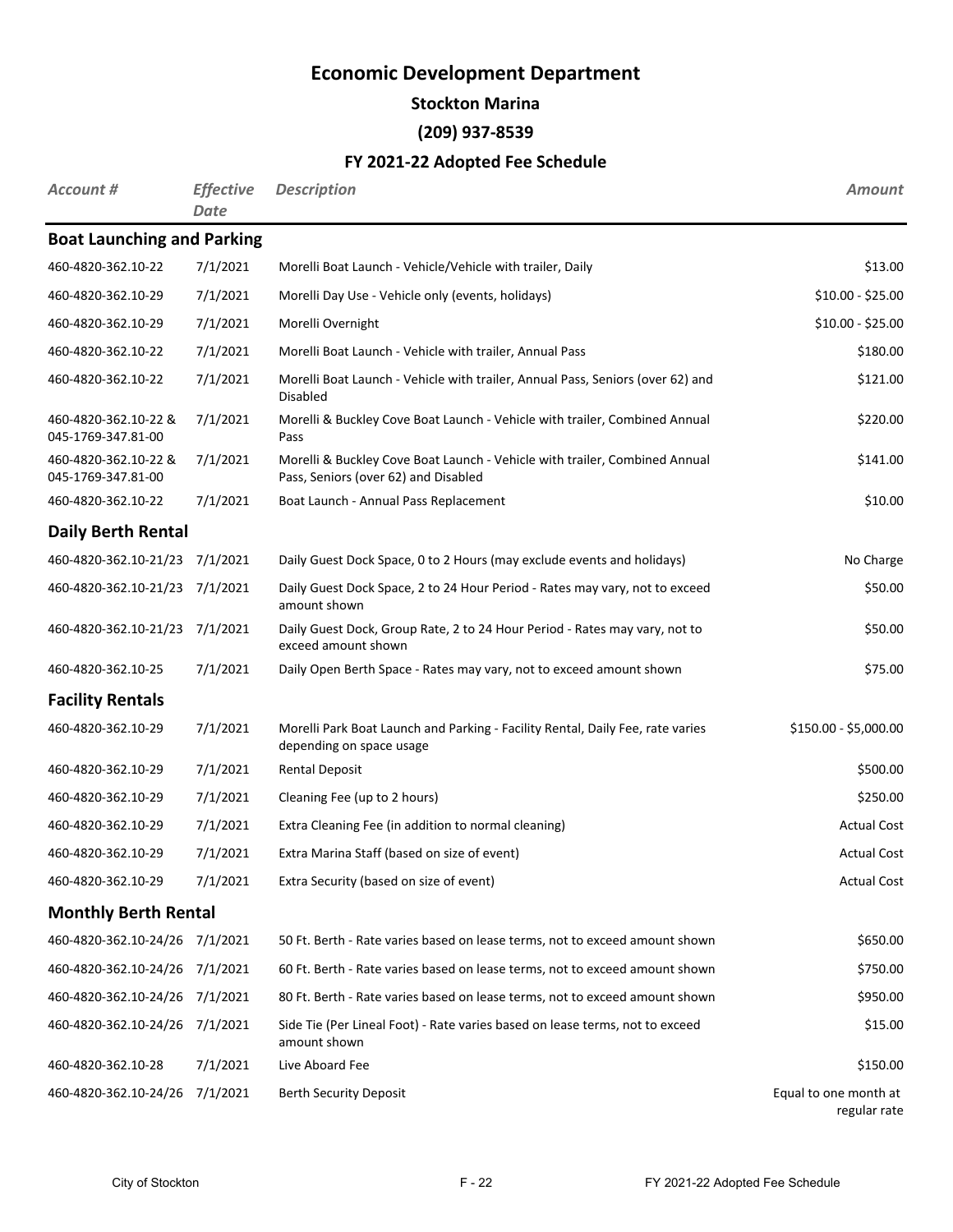**Stockton Marina**

#### **(209) 937-8539**

| Account #          | <b>Effective</b><br>Date | <b>Description</b>                    | <b>Amount</b>         |
|--------------------|--------------------------|---------------------------------------|-----------------------|
| <b>Other Fees</b>  |                          |                                       |                       |
| 460-4820-379.99-00 | 7/1/2021                 | Key Access Card                       | \$25.00               |
| 460-4820-379.99-00 | 7/1/2021                 | Lost Key / Access Card Fee            | \$50.00               |
| 460-4820-379.99-00 | 7/1/2021                 | Application / Credit Check            | \$50.00               |
| 460-4820-379.99-00 | 7/1/2021                 | Parking Permit Replacement            | \$10.00               |
| 460-4820-379.99-00 | 7/1/2021                 | Late Payment                          | \$25.00               |
| 460-4820-379.99-00 | 7/1/2021                 | <b>Returned Check Fee</b>             | \$25.00               |
| 460-4820-379.99-00 | 7/1/2021                 | Lien Collection Fee                   | \$254.00              |
| 460-4820-379.99-00 | 7/1/2021                 | Utility Charges (Monthly Charge)      | Charged at PG&E Rate  |
| 460-4820-379.99-00 | 7/1/2021                 | Utility Access Fee (Monthly Charge)   | \$10.00               |
| 460-4820-379.99-00 | 7/1/2021                 | Wireless Service Fee (Monthly Charge) | $$35.00 - $55.00$     |
| 460-4820-379.99-00 | 7/1/2021                 | Wireless Service Fee (Daily Charge)   | Not to exceed \$10.00 |